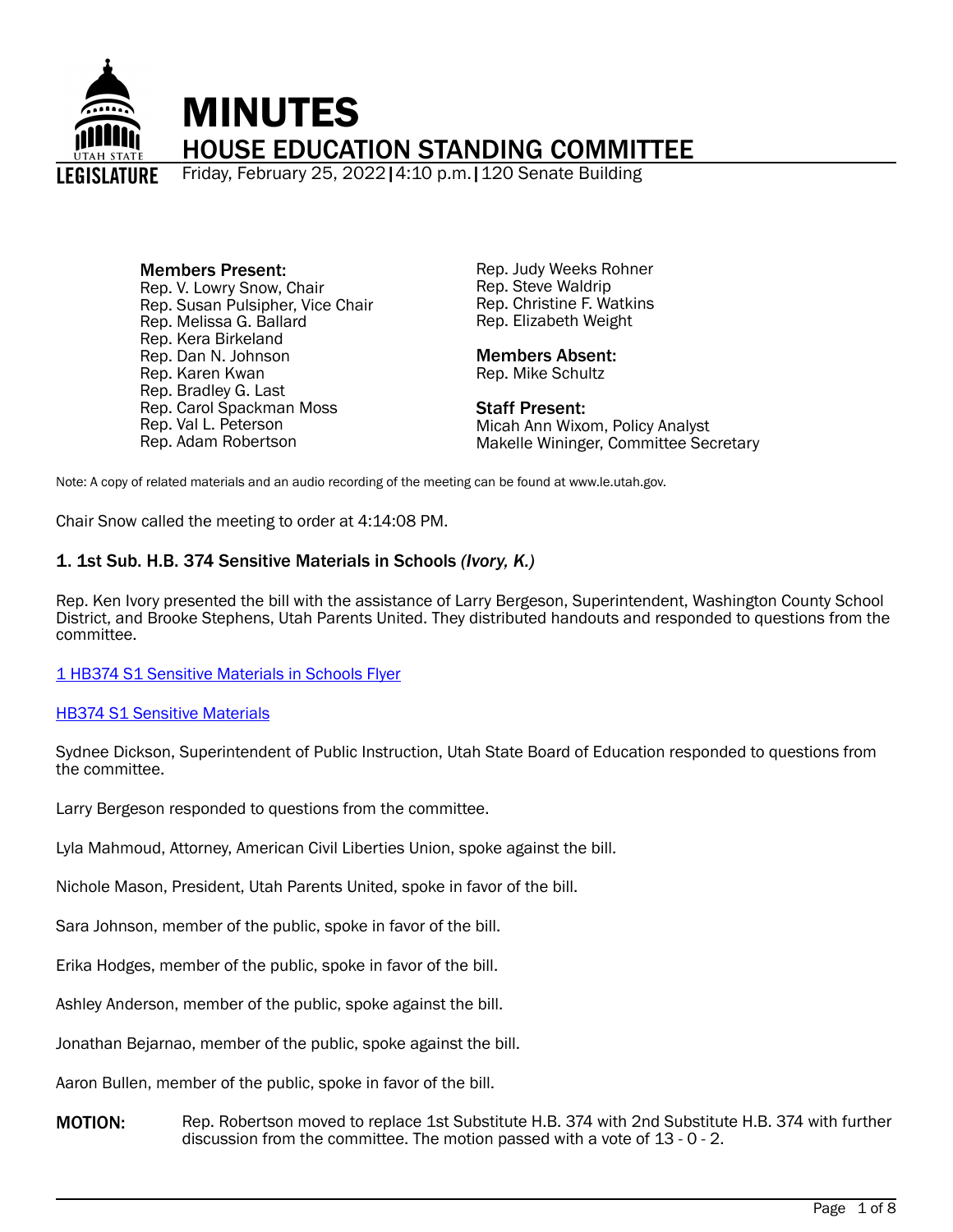| Yeas - 13<br>Rep. M. Ballard<br>Rep. K. Birkeland<br>Rep. D. Johnson<br>Rep. K. Kwan<br>Rep. C. Moss<br>Rep. V. Peterson<br>Rep. S. Pulsipher<br>Rep. A. Robertson<br>Rep. J. Rohner<br>Rep. V. Snow<br>Rep. S. Waldrip<br>Rep. C. Watkins<br>Rep. E. Weight | $Nays - 0$                                                     | Absent - 2<br>Rep. B. Last<br>Rep. M. Schultz                                                   |
|--------------------------------------------------------------------------------------------------------------------------------------------------------------------------------------------------------------------------------------------------------------|----------------------------------------------------------------|-------------------------------------------------------------------------------------------------|
| <b>MOTION:</b>                                                                                                                                                                                                                                               | the committee. The motion passed with a vote of $11 - 2 - 2$ . | Rep. Robertson moved to pass 2nd Substitute H.B. 374 out favorably with further discussion from |
| Yeas - 11<br>Rep. M. Ballard<br>Rep. K. Birkeland<br>Rep. D. Johnson<br>Rep. C. Moss<br>Rep. V. Peterson<br>Rep. S. Pulsipher<br>Rep. A. Robertson<br>Rep. J. Rohner                                                                                         | $Nays - 2$<br>Rep. K. Kwan<br>Rep. E. Weight                   | Absent - 2<br>Rep. B. Last<br>Rep. M. Schultz                                                   |

Vice Chair Pulsipher assumed the chair.

## 2. H.B. 390 Early College and Concurrent Enrollment Program Amendments *(Snow, V. L.)*

Chair Snow presented the bill with assistance of Nathan Auck, Specialist, Utah State Board of Education. They responded to questions from the committee.

Rae Duckworth, member of the public, spoke in favor of the bill.

MOTION: Rep. Ballard moved to replace H.B. 390 with 1st Substitute H.B. 390. The motion passed with a vote of 11 - 0 - 4.

| Yeas - $11$        | Nays - 0 | Absent - 4      |
|--------------------|----------|-----------------|
| Rep. M. Ballard    |          | Rep. B. Last    |
| Rep. K. Birkeland  |          | Rep. C. Moss    |
| Rep. D. Johnson    |          | Rep. M. Schultz |
| Rep. K. Kwan       |          | Rep. S. Waldrip |
| Rep. V. Peterson   |          |                 |
| Rep. S. Pulsipher  |          |                 |
| Rep. A. Robertson  |          |                 |
| Rep. J. Rohner     |          |                 |
| Rep. V. Snow       |          |                 |
| $Don \cap$ Watking |          |                 |

Rep. C. Watkins Rep. E. Weight

Rep. V. Snow Rep. S. Waldrip Rep. C. Watkins

MOTION: Rep. Watkins moved to pass 1st Substitute H.B. 390 out favorably. The motion passed with a vote of 11 - 0 - 4.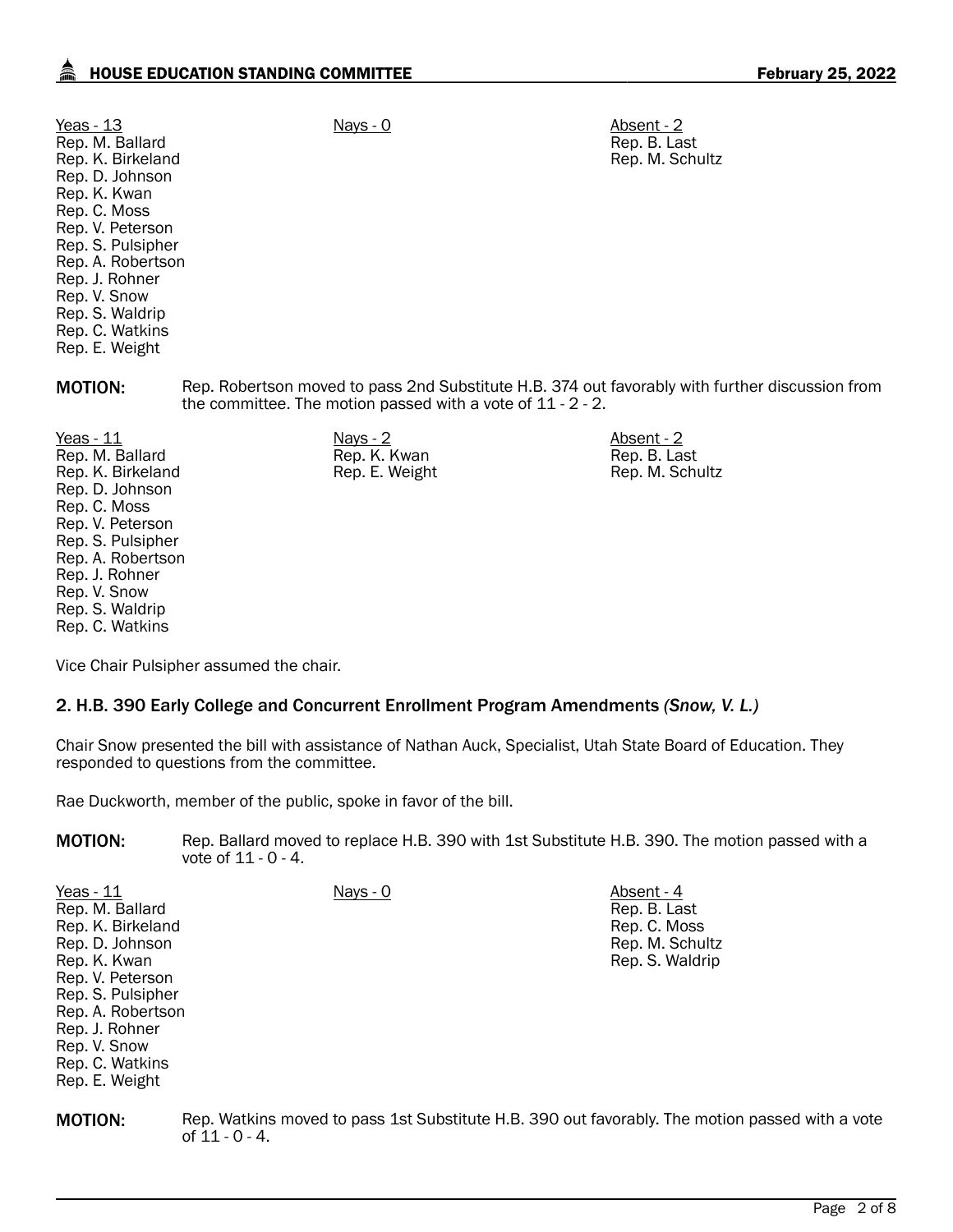Yeas - 11 Nays - 0 Nays - 0 Absent - 4 Rep. M. Ballard Rep. K. Birkeland Rep. D. Johnson Rep. K. Kwan Rep. V. Peterson Rep. S. Pulsipher Rep. A. Robertson Rep. J. Rohner Rep. V. Snow Rep. C. Watkins Rep. E. Weight

Rep. B. Last Rep. C. Moss Rep. M. Schultz Rep. S. Waldrip

Rep. Peterson assumed the chair.

#### 3. H.B. 481 Education Reporting Amendments *(Pulsipher, S.)*

Vice Chair Pulsipher presented the bill with the assistance of Jeffrey Van Hulten, Director of Public Affairs, Utah State Board of Education.

**MOTION:** Rep. Watkins moved to replace H.B. 481 with 1st Substitute H.B. 481. The motion passed with a vote of 10 - 0 - 5.

Yeas - 10 Nays - 0 Nays - 0 Absent - 5 Rep. M. Ballard Rep. K. Birkeland Rep. D. Johnson Rep. K. Kwan Rep. V. Peterson Rep. S. Pulsipher Rep. A. Robertson Rep. J. Rohner Rep. C. Watkins Rep. E. Weight

Rep. B. Last Rep. C. Moss Rep. M. Schultz Rep. V. Snow Rep. S. Waldrip

> Rep. M. Schultz Rep. V. Snow Rep. S. Waldrip

MOTION: Rep. Watkins moved to pass 1st Substitute H.B. 481 out favorably. The motion passed with a vote of 12 - 0 - 3.

Yeas - 12 Nays - 0 Nays - 0 Absent - 3 Rep. M. Ballard Rep. K. Birkeland Rep. D. Johnson Rep. K. Kwan Rep. B. Last Rep. C. Moss Rep. V. Peterson Rep. S. Pulsipher Rep. A. Robertson Rep. J. Rohner Rep. C. Watkins Rep. E. Weight

Rep. Pulsipher assumed the chair.

## 4. H.B. 475 Use of Public Education Stabilization Account One-time Funding *(Last, B.)*

Rep. Last presented the bill.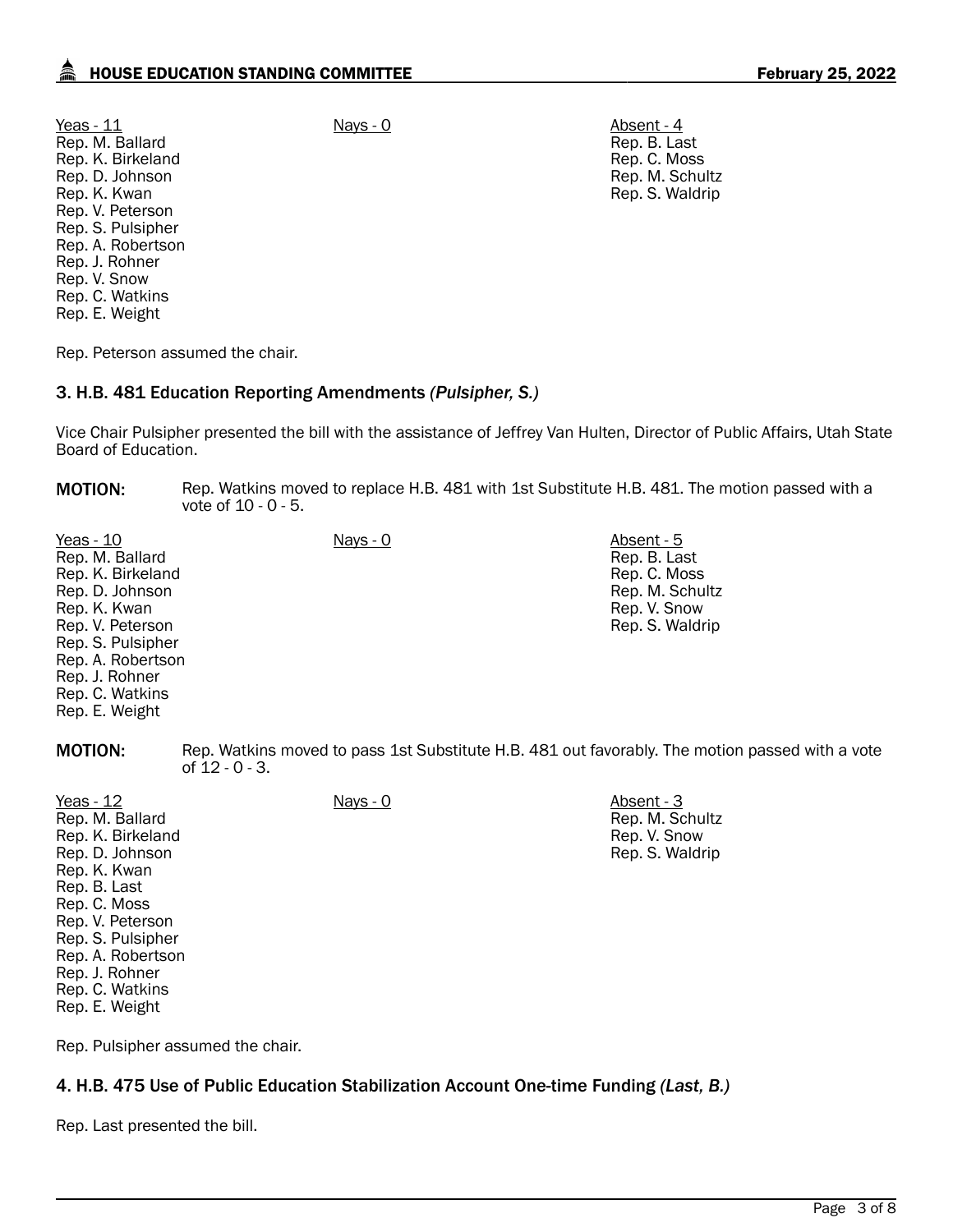MOTION: Rep. Ballard moved to pass H.B. 475 out favorably. The motion passed with a vote of 12 - 0 - 3.

Yeas - 12 Nays - 0 Nays - 0 Absent - 3 Rep. M. Ballard Rep. K. Birkeland Rep. D. Johnson Rep. K. Kwan Rep. B. Last Rep. C. Moss Rep. V. Peterson Rep. S. Pulsipher Rep. A. Robertson Rep. J. Rohner Rep. C. Watkins Rep. E. Weight

Rep. M. Schultz Rep. V. Snow Rep. S. Waldrip

Rep. M. Schultz

# 5. H.B. 478 Minimum Basic Tax Rate Reduction *(Last, B.)*

Rep. Last presented the bill and responded to questions from the committee.

Rep. Snow resumed the chair.

Rusty Cannon, President, Utah Taxpayers Association, spoke in favor of the bill.

Jay Blain, Director of Policy and Research, Utah Education Association, commented on the bill.

Rep. K. Kwan Rep. E. Weight

MOTION: Rep. Peterson moved to pass H.B. 478 out favorably with further discussion from the committee. The motion passed with a vote of 12 - 2 - 1.

Yeas - 12 Nays - 2 Nays - 2 Absent - 1 Rep. M. Ballard Rep. K. Birkeland Rep. D. Johnson Rep. B. Last Rep. C. Moss Rep. V. Peterson Rep. S. Pulsipher Rep. A. Robertson Rep. J. Rohner Rep. V. Snow Rep. S. Waldrip Rep. C. Watkins

# 6. H.J.R. 20 Joint Resolution Designating National Speech and Debate Education Day *(Welton, D.)*

Rep. Doug Welton presented the bill.

Monica Wilbur, member of the public, spoke in favor of the bill.

MOTION: Rep. Waldrip moved to pass H.J.R. 20 out favorably. The motion passed with a vote of 12 - 0 - 3.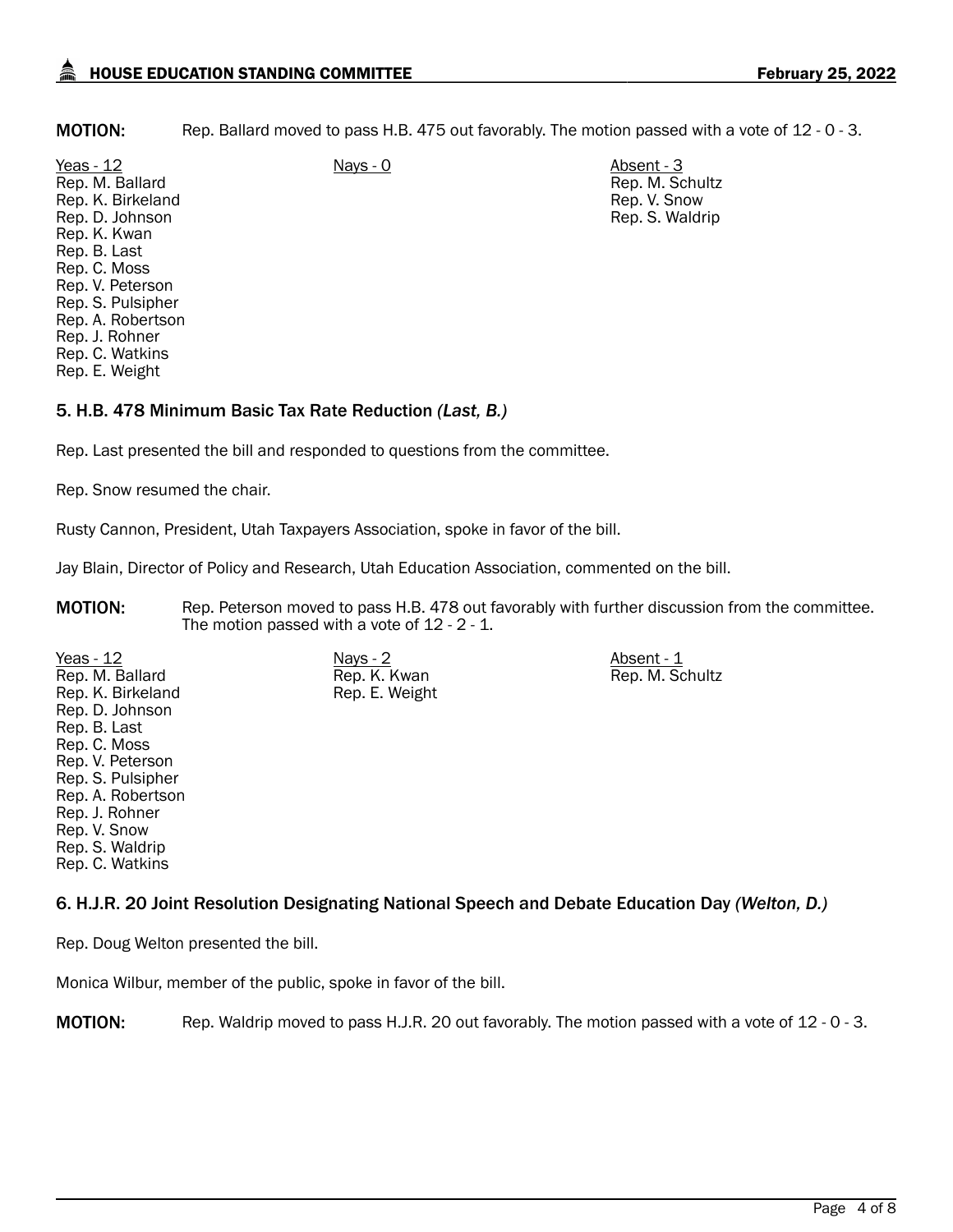Yeas - 12 Nays - 0 Nays - 0 Absent - 3 Rep. M. Ballard Rep. K. Birkeland Rep. D. Johnson Rep. K. Kwan Rep. C. Moss Rep. S. Pulsipher Rep. A. Robertson Rep. J. Rohner Rep. V. Snow Rep. S. Waldrip Rep. C. Watkins Rep. E. Weight

Rep. B. Last Rep. V. Peterson Rep. M. Schultz

## 7. H.B. 417 Online Course Access Amendments *(Birkeland, K.)*

Rep. Birkeland presented the bill with the assistance of former Sen. Howard Stephenson. They responded to questions from the committee.

**MOTION:** Rep. Pulsipher moved to replace H.B. 417 with 1st Substitute H.B. 417. The motion passed with a vote of 11 - 0 - 4.

| Yeas - 11         | Nays - 0 | Absent - 4       |
|-------------------|----------|------------------|
| Rep. M. Ballard   |          | Rep. K. Kwan     |
| Rep. K. Birkeland |          | Rep. B. Last     |
| Rep. D. Johnson   |          | Rep. V. Peterson |
| Rep. C. Moss      |          | Rep. M. Schultz  |
| Rep. S. Pulsipher |          |                  |
| Rep. A. Robertson |          |                  |
| Rep. J. Rohner    |          |                  |
| Rep. V. Snow      |          |                  |
| Rep. S. Waldrip   |          |                  |
| Rep. C. Watkins   |          |                  |
| Rep. E. Weight    |          |                  |
|                   |          |                  |

**MOTION:** Rep. Pulsipher moved to pass 1st Substitute H.B. 417 out favorably. The motion passed with a vote of  $11 - 0 - 4$ .

| Yeas $-11$        | Nays - 0 | Absent - 4       |
|-------------------|----------|------------------|
| Rep. M. Ballard   |          | Rep. K. Kwan     |
| Rep. K. Birkeland |          | Rep. B. Last     |
| Rep. D. Johnson   |          | Rep. V. Peterson |
| Rep. C. Moss      |          | Rep. M. Schultz  |
| Rep. S. Pulsipher |          |                  |
| Rep. A. Robertson |          |                  |
| Rep. J. Rohner    |          |                  |
| Rep. V. Snow      |          |                  |
| Rep. S. Waldrip   |          |                  |
| Rep. C. Watkins   |          |                  |
| Rep. E. Weight    |          |                  |
|                   |          |                  |

## 8. H.B. 437 Education Research and Innovation Amendments *(Moss, J.)*

Rep. Jefferson Moss presented the bill.

McKell Withers, Director, Utah Leading through Effective, Actionable, and Dynamic Education, spoke in favor of the bill.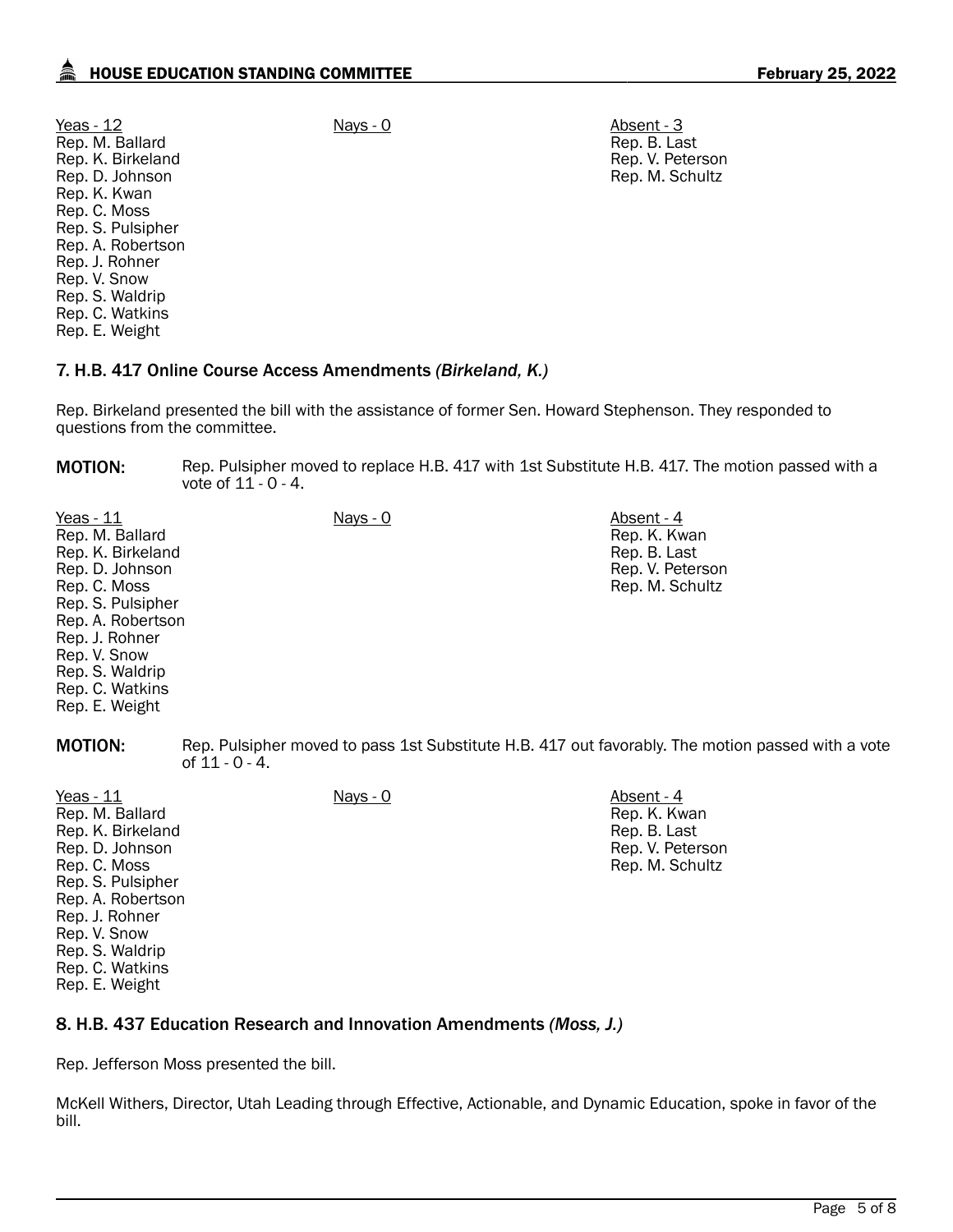**MOTION:** Rep. Pulsipher moved to replace H.B. 437 with 1st Substitute H.B. 437. The motion passed with a vote of 10 - 0 - 5.

Yeas - 10 Nays - 0 Absent - 5 Rep. M. Ballard Rep. D. Johnson Rep. C. Moss Rep. S. Pulsipher Rep. A. Robertson Rep. J. Rohner Rep. V. Snow Rep. S. Waldrip Rep. C. Watkins Rep. E. Weight

Rep. K. Birkeland Rep. K. Kwan Rep. B. Last Rep. V. Peterson Rep. M. Schultz

**MOTION:** Rep. Pulsipher moved to pass 1st Substitute H.B. 437 out favorably. The motion passed with a vote of 10 - 0 - 5.

Yeas - 10 Nays - 0 Absent - 5 Rep. M. Ballard Rep. D. Johnson Rep. C. Moss Rep. S. Pulsipher Rep. A. Robertson Rep. J. Rohner Rep. V. Snow Rep. S. Waldrip Rep. C. Watkins Rep. E. Weight Rep. K. Birkeland Rep. K. Kwan Rep. B. Last Rep. V. Peterson Rep. M. Schultz

## 9. H.B. 428 School Safety Amendments *(Hollins, S.)*

Rep. Sandra Hollins presented the bill with the assistance of Elizabeth Garbe, Senior Director of Government Relations and Public Policy, United Way of Salt Lake, and Patty Norman, Deputy Superintendent of Student Achievement, Utah State Board of Education. They responded to questions from the committee.

Scott Ulbrich, board member and former chair, United Way of Salt Lake, spoke in favor of the bill.

Jennie Earl, member of the public, spoke against the bill.

Dr. Alli Martin, assistant principal, spoke in favor of the bill.

Becky Hope, member of the public, spoke against the bill.

Brittany Ciara, member of the public, spoke in favor of the bill.

Helen Thomas Robson, member of the public, spoke against the bill.

Jennie Earl responded to a question from the committee.

**MOTION:** Rep. Kwan moved to replace H.B. 428 with 2nd Substitute H.B. 428. The motion passed with a vote of 11 - 0 - 4.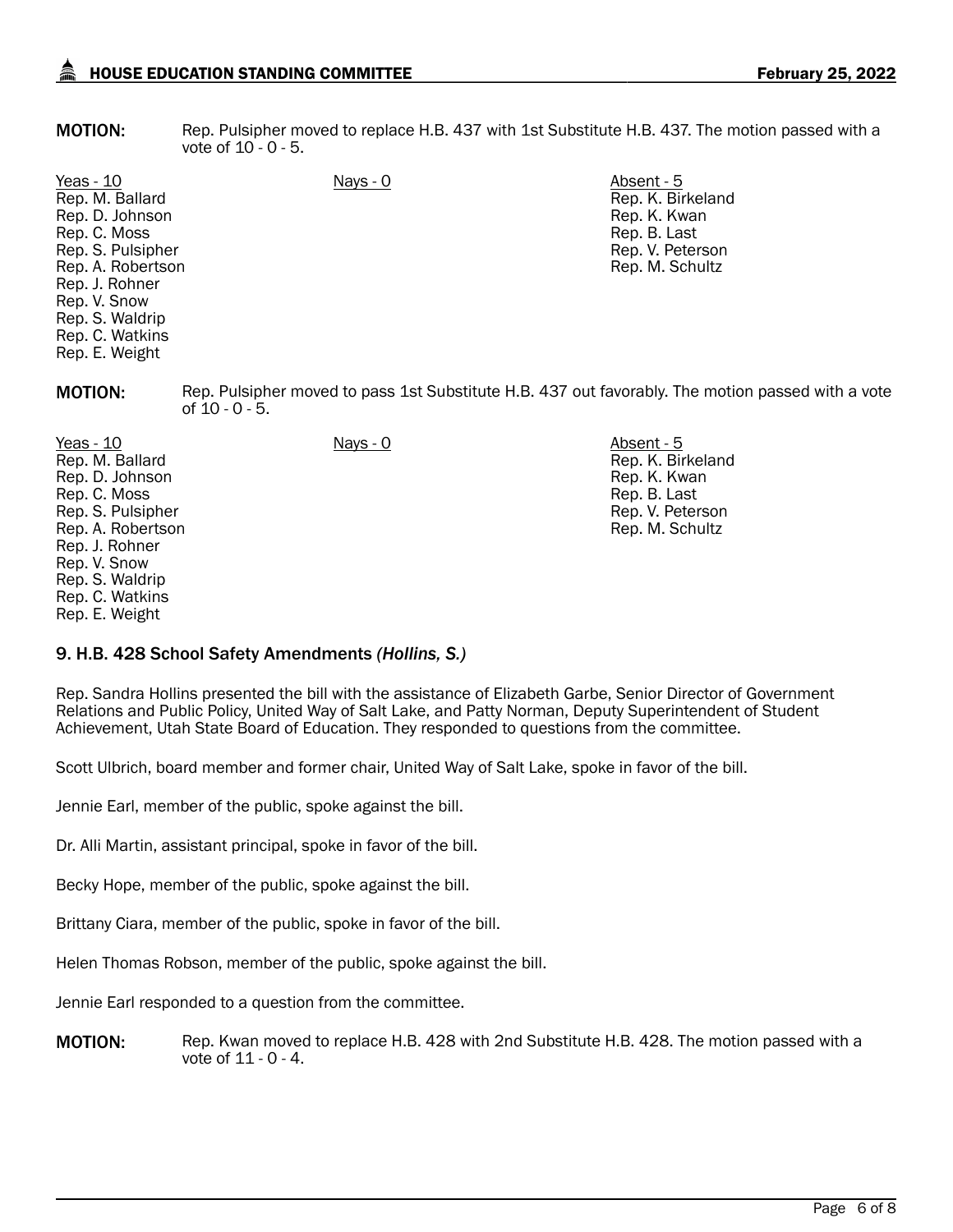| Yeas - $11$       | Nays - 0 | Absent - 4  |
|-------------------|----------|-------------|
| Rep. M. Ballard   |          | Rep. K. Bir |
| Rep. D. Johnson   |          | Rep. B. La  |
| Rep. K. Kwan      |          | Rep. V. Pe  |
| Rep. C. Moss      |          | Rep. M. So  |
| Rep. S. Pulsipher |          |             |
| Rep. A. Robertson |          |             |
| Rep. J. Rohner    |          |             |
| Rep. V. Snow      |          |             |
| Rep. S. Waldrip   |          |             |
| Rep. C. Watkins   |          |             |
| Rep. E. Weight    |          |             |
|                   |          |             |

Rep. K. Birkeland Rep. B. Last Rep. V. Peterson Rep. M. Schultz

MOTION: Rep. Ballard moved to pass 2nd Substitute H.B. 428 out favorably with further discussion from the committee. The motion passed with a vote of 8 - 3 - 4.

Yeas - 8 Nays - 3 Nays - 3 Absent - 4 Absent - 4 Rep. M. Ballard Rep. D. Johnson Rep. K. Kwan Rep. C. Moss Rep. J. Rohner Rep. V. Snow Rep. S. Waldrip Rep. E. Weight

#### Rep. S. Pulsipher Rep. A. Robertson Rep. C. Watkins

Rep. K. Birkeland Rep. B. Last Rep. V. Peterson Rep. M. Schultz

## 10. H.B. 366 Education Sovereignty and Curriculum Transparency *(Stratton, K.)*

Rep. Keven Stratton presented the bill and responded to questions from the committee.

MOTION: Rep. Robertson moved to replace H.B. 366 with 1st Substitute H.B. 366. The motion passed with a vote of 10 - 0 - 5.

| Yeas - 10         | <u> Nays - 0</u> | Absent - 5        |
|-------------------|------------------|-------------------|
| Rep. M. Ballard   |                  | Rep. K. Birkeland |
| Rep. D. Johnson   |                  | Rep. B. Last      |
| Rep. K. Kwan      |                  | Rep. V. Peterson  |
| Rep. C. Moss      |                  | Rep. J. Rohner    |
| Rep. S. Pulsipher |                  | Rep. M. Schultz   |
| Rep. A. Robertson |                  |                   |
| Rep. V. Snow      |                  |                   |
| Rep. S. Waldrip   |                  |                   |
| Rep. C. Watkins   |                  |                   |
| Rep. E. Weight    |                  |                   |

MOTION: Rep. Robertson moved to pass 1st Substitute H.B. 366 out favorably with further discussion from the committee. The motion failed with a vote of 5 - 5 - 5.

| <u>Nays - 5</u><br>Rep. M. Ballard<br>Rep. D. Johnson<br>Rep. K. Kwan<br>Rep. C. Moss | Absent - 5<br>Rep. K. Birkeland<br>Rep. B. Last<br>Rep. V. Peterson<br>Rep. J. Rohner |
|---------------------------------------------------------------------------------------|---------------------------------------------------------------------------------------|
| Rep. V. Snow                                                                          | Rep. M. Schultz                                                                       |
|                                                                                       |                                                                                       |

**MOTION:** Rep. Kwan moved to approve the minutes for February 24, 2022. The motion passed with a vote of  $10 - 0 - 5$ .